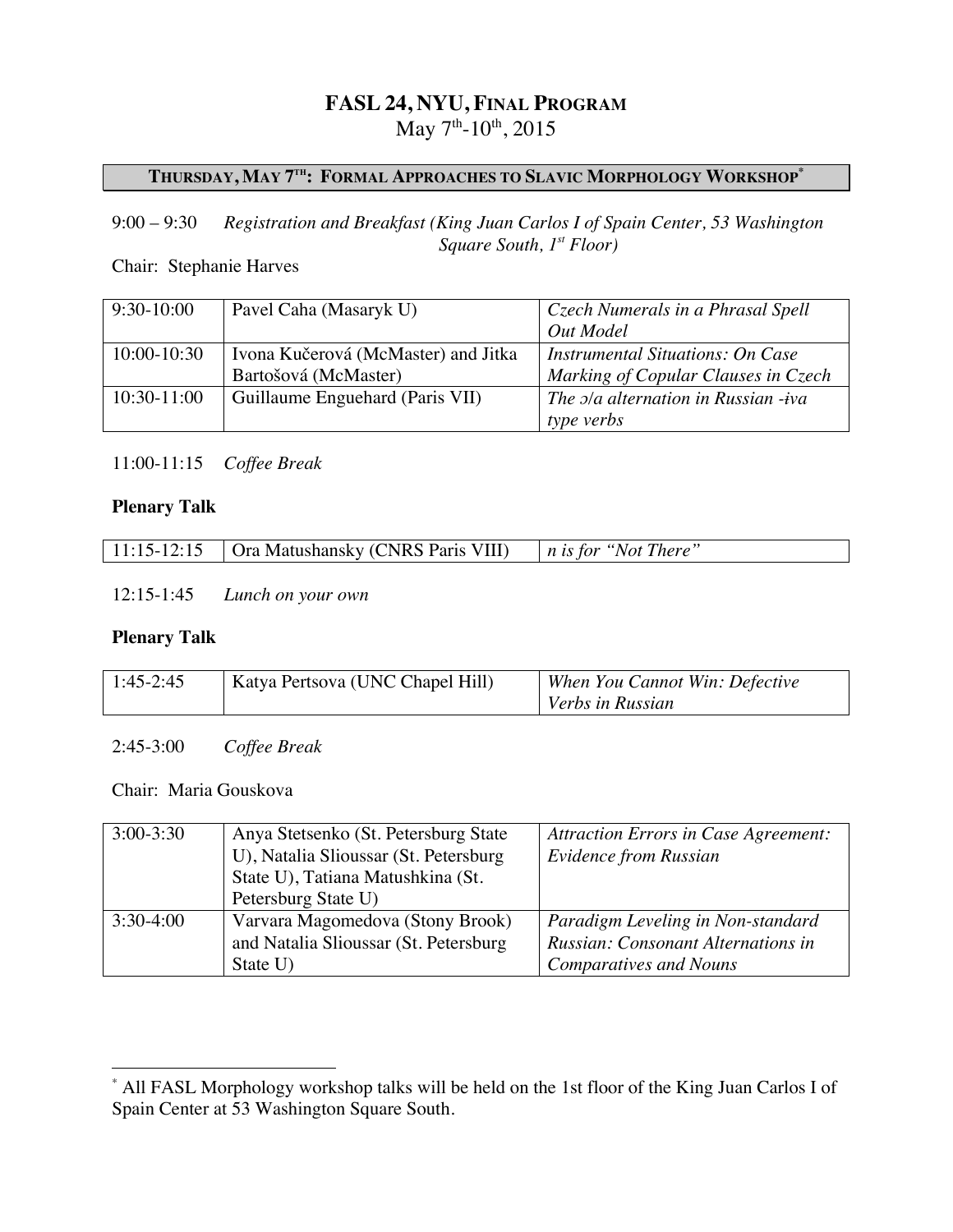# 4:00-4:15 *Coffee Break*

### **Plenary Talk**

| $4:15-5:15$ | Vera Gribanova (Stanford) | On constraining inter-modular    |
|-------------|---------------------------|----------------------------------|
|             |                           | reference: Nonconcatenative      |
|             |                           | exponence in the Russian derived |
|             |                           | imperfective                     |

6:00 *Reception, 10 Washington Place, Dept. of Linguistics, 2nd Floor*

# **FRIDAY, MAY 8TH : FASL MAIN SESSIONS (SILVER CENTER)**<sup>Φ</sup>

8:30-9:30 *Registration and Breakfast (Silverstein Lounge, 101 Silver Center)*

9:45-10:00 *Opening Remarks (Jurow Lecture Hall, 101A Silver Center)*

**Syntax** *(Jurow Lecture Hall, 101A Silver Center)*

Chair: Stephanie Harves

| $10:00 - 10:30$ | Snejana Iovtcheva (MIT) and Despina | Island Obviation in Answer                  |
|-----------------|-------------------------------------|---------------------------------------------|
|                 | Oikonomou (MIT)                     | Fragments: Evidence from Bulgarian          |
|                 |                                     | <i>li-questions</i>                         |
| 10:30-11:00     | Julie Goncharov (U Toronto)         | 'Samyj' in Fragment Answers                 |
| 11:00-11:30     | Adrian Stegovec (UCONN)             | <b>Personality Disorders: Insights from</b> |
|                 |                                     | the Slovenian Person-Case Constraint        |
|                 |                                     | Pattern                                     |

11:30-1:00 *Lunch on your own*

### **Morphology** *(Jurow Lecture Hall, 101A Silver Center)*

Chair: Maria Gouskova

 $\overline{a}$ 

| $1:00-1:30$ | Katya Pertsova (UNC Chapel Hill) and | Experimental Evidence for                 |
|-------------|--------------------------------------|-------------------------------------------|
|             | Julia Kuznetsova (CLEAR group, UIT   | Intraparadigmatic Effects in Russian      |
|             | - The Arctic University of Norway)   | Verbs                                     |
| $1:30-2:00$ | Mary Ann Walter (METU NCC)           | <b>Frequency Distributions as</b>         |
|             |                                      | Faithfulness Targets: Or, Why             |
|             |                                      | <b>Bulgarians Feminized Turkish Nouns</b> |
| $2:00-2:30$ | Pavel Caha (Masaryk U) and Markéta   | Vocalic length as evidence for the        |
|             | Ziková (Masaryk U)                   | incorporated-free particle distinction    |
|             |                                      | in Czech                                  |

• All main FASL Sessions will be held on the 1<sup>st</sup> floor of the Silver Center at the corner of Washington Square East and Washington Place, entrance on Washington Place.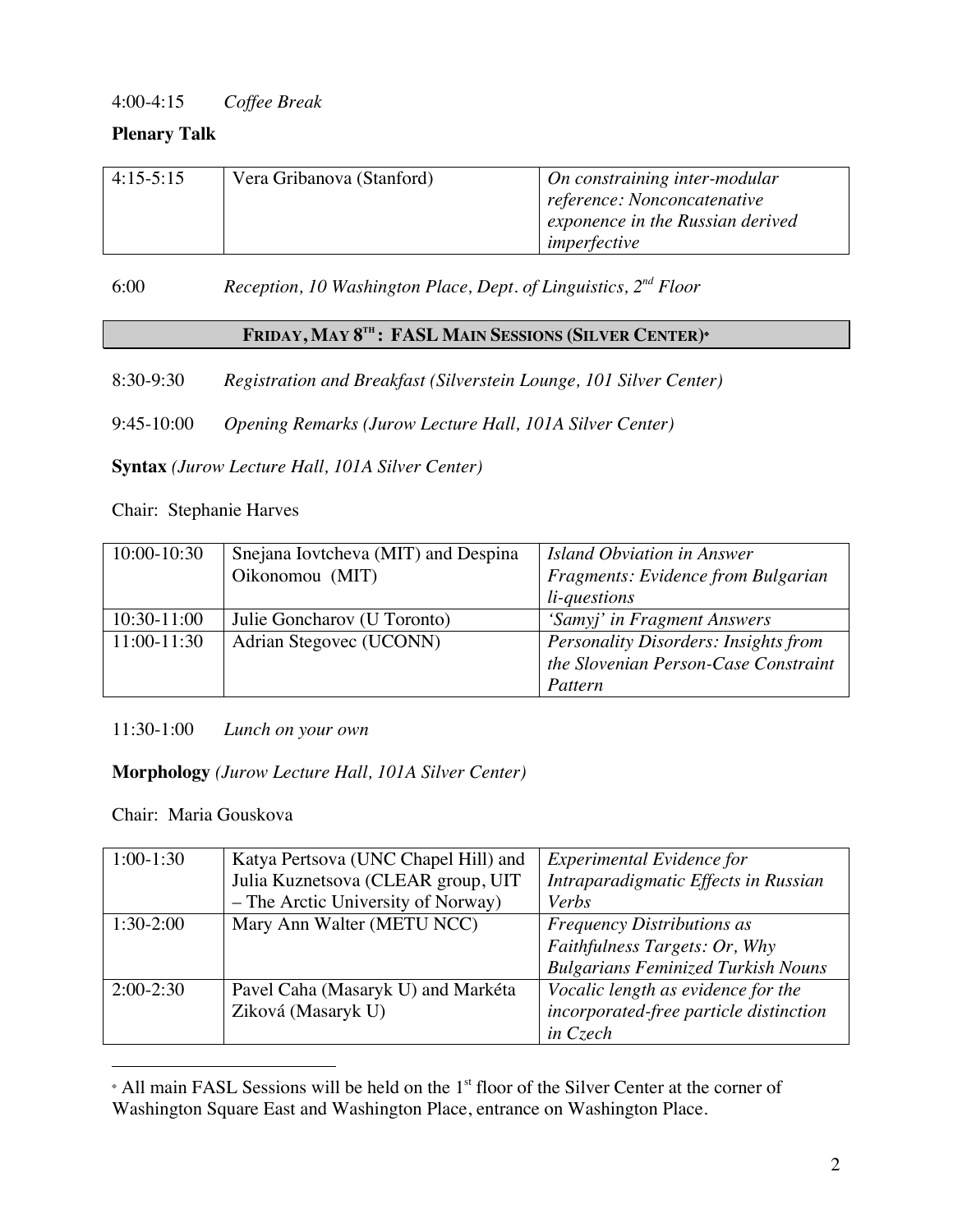### 2:30-2:45 *Coffee Break*

### **Syntax: Extraction** *(Jurow Lecture Hall, 101A Silver Center)*

Chair: Ivona Kučerová

| $2:45-3:15$ | Aida Talić (UCONN)                 | Adverbial Left-Branch Extraction and |
|-------------|------------------------------------|--------------------------------------|
|             |                                    | the Structure of AP in Slavic        |
| $3:15-3:45$ | Irina Sekerina (CUNY CSI) and Luca | Interference in Children's Online    |
|             | Campanelli (CUNY GC)               | Processing of simple Wh-Questions:   |
|             |                                    | <b>Evidence from Russian</b>         |

3:45-4:00 *Coffee break*

**Syntax: Silence** *(Jurow Lecture Hall, 101A Silver Center)*

Chair: Richard S. Kayne

| $ 4:00-4:30 $ | Věra Dvořák (Rutgers)        | On Two Types of Silent Objects |
|---------------|------------------------------|--------------------------------|
| $ 4:30-5:00 $ | Barbara Citko (U Washington) | To Gap or to Right Node Raise  |

#### **Plenary Talk**

| $5:00-6:00$ | John Frederick Bailyn (Stony Brook) | Self-Motivation and Getting to the |
|-------------|-------------------------------------|------------------------------------|
|             |                                     | Top: A new view of Superiority and |
|             |                                     | what it means for the theory of    |
|             |                                     | movement                           |

# **SATURDAY, MAY 9TH: FASL MAIN SESSIONS (SILVER CENTER)**

8:30-9:00 *Breakfast (Silverstein Lounge, 101 Silver Center)*

**Phonology** *(Jurow Lecture Hall, 101A Silver Center)*

Chair: Gillian Gallagher

| $9:00-9:30$     | Draga Zec (Cornell)            | Patterning of Tone and Stress in        |
|-----------------|--------------------------------|-----------------------------------------|
|                 |                                | Loanword Phonology: The Case of         |
|                 |                                | <b>Serbian</b>                          |
| $9:30-10:00$    | Amanda Rysling (UMASS Amherst) | Polish yers are Epenthetic: An          |
|                 |                                | <b>Argument from Lexical Statistics</b> |
| $10:00 - 10:30$ | Lena Borise (Harvard)          | Intensity Peak Shift as a Precursor of  |
|                 |                                | <b>Stress Shift?</b>                    |

10:30-10:45 *Coffee Break*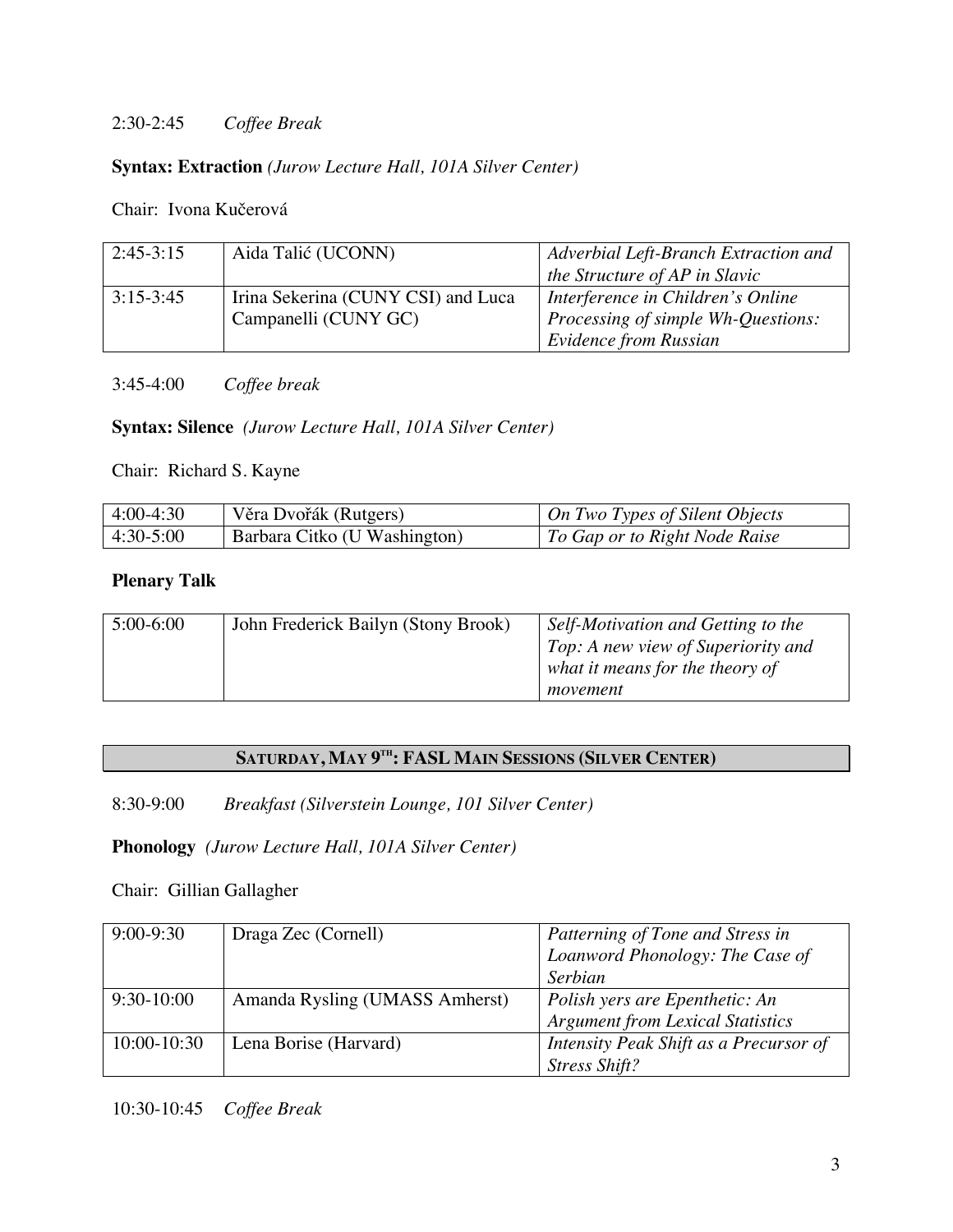### **Plenary Talk**

| 10:45-11:45   Christina Bethin (Stony Brook) | $\vert$ The Belarusian Genitive Plural: A |
|----------------------------------------------|-------------------------------------------|
|                                              | $\vert$ Case for Reanalysis               |

### 11:45-1:30 *Lunch on your own*

# **Language Change, Syntax, and Semantics** *(Jurow Lecture Hall, 101A Silver Center)*

Chair: Pavel Caha

| $1:30-2:00$ | Łukasz Jędrzejowski (U Potsdam) | 'Don't Regret Anymore!' On the<br>Semantic Change of the Clause-<br>embedding Predicate 'załować' in<br>Polish |
|-------------|---------------------------------|----------------------------------------------------------------------------------------------------------------|
| $2:00-2:30$ | Asya Pereltsvaig (Stanford)     | On the Slavic-Influenced Syntactic<br>Changes in Yiddish                                                       |
| $2:30-3:00$ | Adam Szczegielniak (Rutgers)    | Phase-by-phase computation of<br>prominence in ellipsis and PP<br>stranding island alleviations                |

# 3:00-3:15 *Coffee Break*

# **Syntax-Semantics: Scope** *(Jurow Lecture Hall, 101A Silver Center)*

Chair: Barbara Citko

| $3:15-3:45$ | Svitlana Antonyuk-Yudina (Stony                   | Against the QR-Parameter: New                                                   |
|-------------|---------------------------------------------------|---------------------------------------------------------------------------------|
|             | Brook)                                            | Evidence from Russian Scope Freezing                                            |
| $3:45-4:15$ | Tania Ionin (UIUC) and Tatiana<br>Luchkina (UIUC) | <i>Focus on Scope: Information Structure</i><br>and Quantifier Scope in Russian |
|             |                                                   |                                                                                 |

# 4:15-4:30 *Coffee Break*

# **Syntax** *(Jurow Lecture Hall, 101A Silver Center)*

Chair: Asya Pereltsvaig

| $4:30-5:00$ | Andreas Pankau (Goethe U, Frankfurt) | The Matching Analysis of Relative<br><b>Clauses: Evidence from Upper</b><br>Sorbian |
|-------------|--------------------------------------|-------------------------------------------------------------------------------------|
| $5:00-5:30$ | Marta Ruda (Jagiellonian U)          | Rich Agreement and Dropping<br>Patterns: pro-Drop, AGR-Drop, No<br>Drop             |

| $5:30-6:00$ | FASL Business Meeting (Jurow Lecture Hall, 101A Silver Center)                  |
|-------------|---------------------------------------------------------------------------------|
| 7:00        | FASL Conference Dinner (10 Washington Place, Dept. of Linguistics, $I^s$ Floor) |